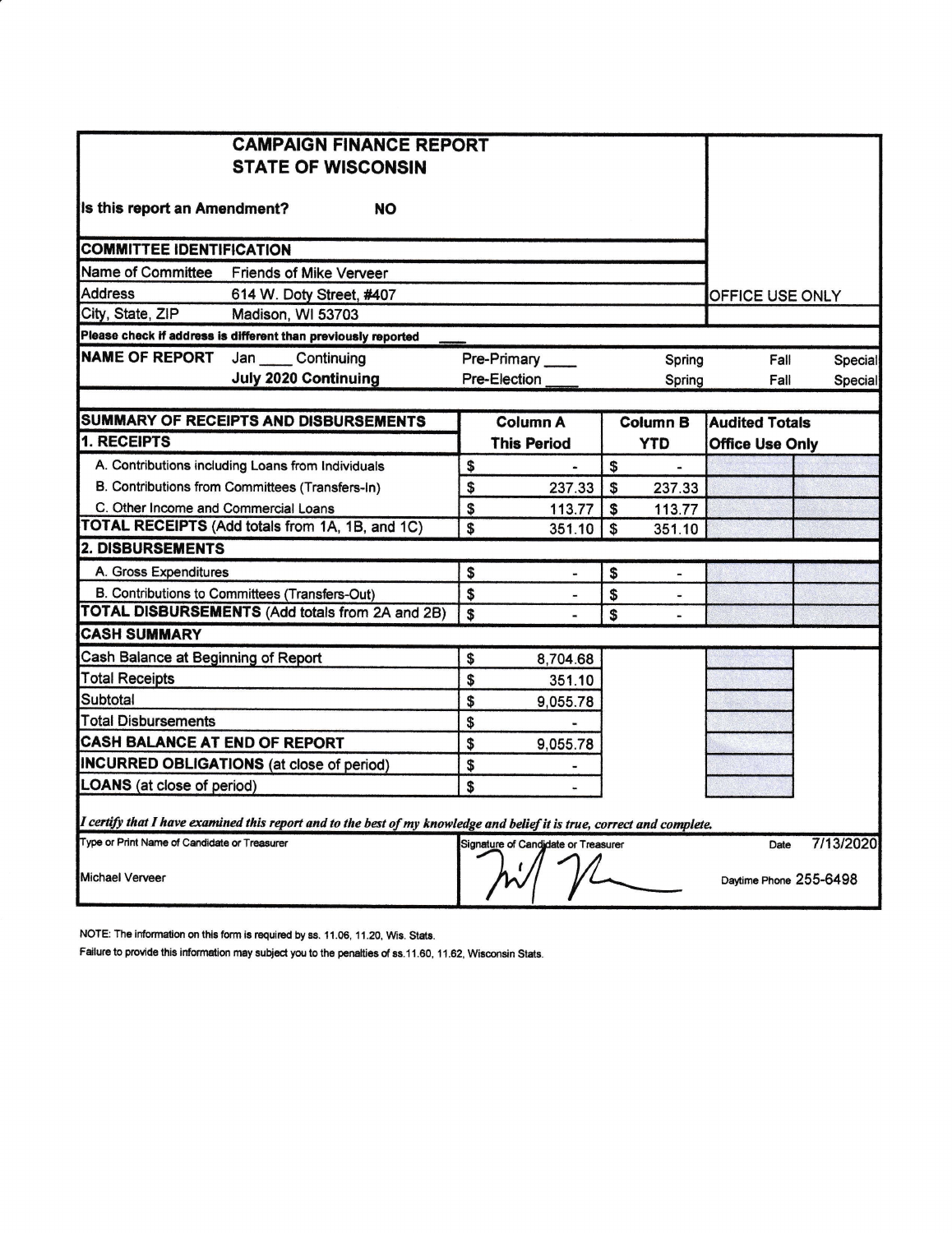## **Friends of Mike Verveer**

SCHEDULE 1-B **Contributions from Committees**

| $\underline{\mathsf{IN}}$<br><b>KIND</b> | <b>DATE</b> | SEB#<br><b>COMMITTEE NAME</b>      |  | <b>ADDRESS</b>            | <u>CITY</u>    | <b>CT</b>  | ZIP                     | <b>AMOUNT</b> | <b>YTD</b> |
|------------------------------------------|-------------|------------------------------------|--|---------------------------|----------------|------------|-------------------------|---------------|------------|
|                                          |             | 06/26/20 Thornton for 6th District |  | I Jenifer Street<br>1104. | <b>Madison</b> | <b>IWI</b> | <b>153703</b><br>טט וטט | 237.33        | 237.33     |